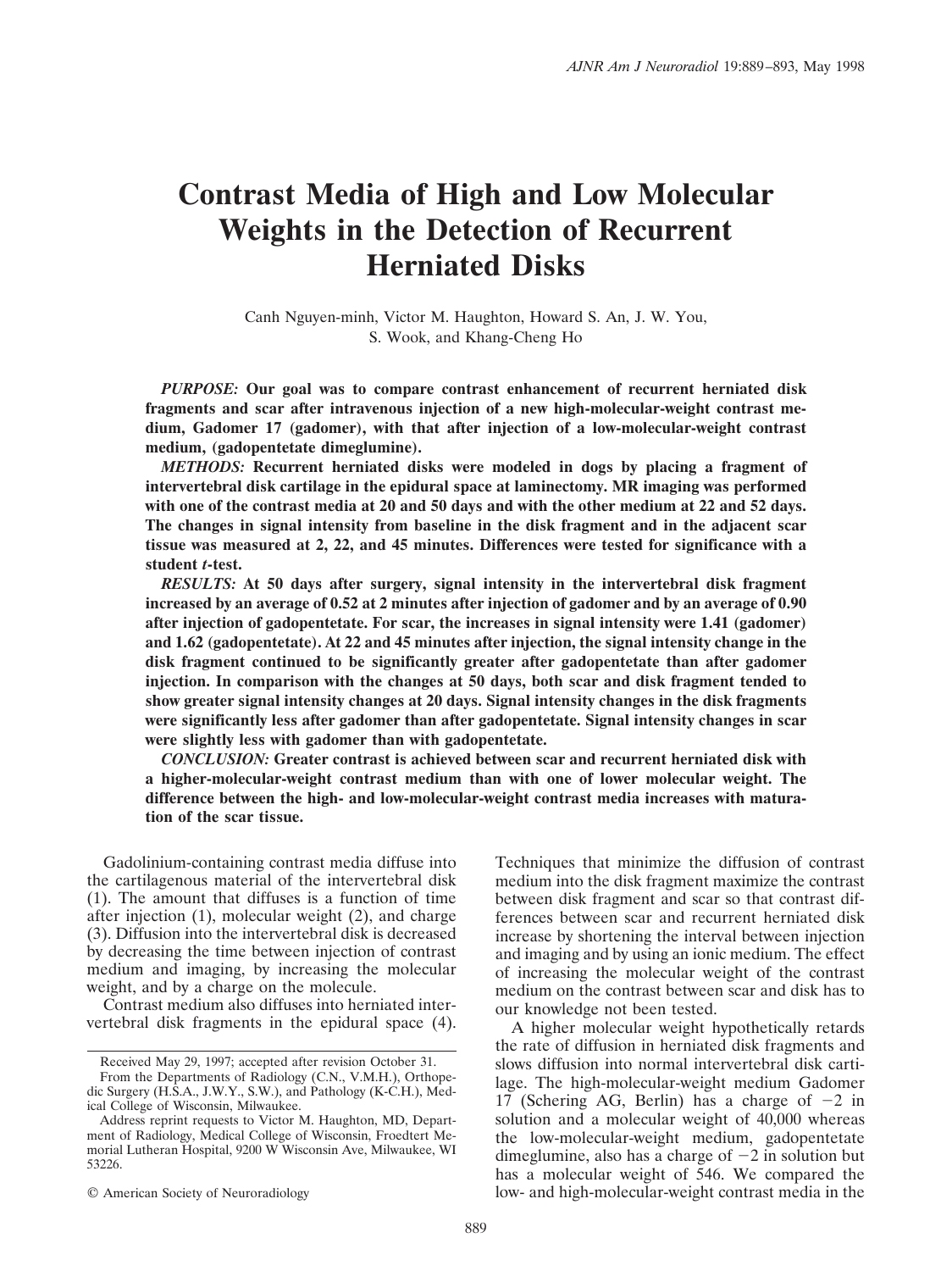

FIG 1. Appearance of the lower laminectomy site in one animal. A baseline (*precontrast*) image and images at 2, 22, and 45 minutes after injection of gadomer are shown. The disk fragment (arrows) is seen better after injection of contrast medium.

detection of recurrent herniated disk in an animal model.

### **Methods**

A canine model of recurrent herniated disks was used (4). The study was approved by our institution's animal care committee. A lumbar hemilaminectomy was performed at the L4-5 and L6-7 levels and a fragment of intervertebral disk was placed in the spinal canal. After surgery, the animals underwent MR imaging with both low and high-molecular-weight contrast media.

Eight mongrel dogs weighing 17 to 24 kg were acquired for this study from a commercial vendor. They were quaranteed for 30 days and tested for mycobacterial and intestinal infections. For surgery, the animals were fasted overnight and sedated with telazol (5 mg/kg intramuscularly) and atropine (0.05 mg/kg intramuscularly). They were intubated and anesthetized with halothane ( $1\%$  to  $1.5\%$ ) and oxygen (4 L/min). The skin over the lumbar spine and over a portion of the tail was shaved and surgically disinfected. A vertical midline incision was made from L-4 to L-6. The paraspinal muscles on one side were dissected free of the spinous processes with periosteal elevators. Hemostasis was achieved with electrocautery. With a microburr drill, rongeurs, and curette, the hemilamina and ligamentum flavum were removed to create a laminectomy defect 1.5 cm long and 1 cm wide. Bleeding was controlled with light compression and cold sterile water irrigation and suction. The tail was resected at the prepared site and the stump wound was repaired. From the distal tail, two whole intervertebral disks were removed. A piece of disk 7 mm in diameter and 1.5 mm in height was cut from the disk and inserted into each of the laminectomy sites. The fragments were positioned anterolateral to the dural sac near the origin of the root sheath. After hemostasis was obtained, the wound was closed in layers. The dogs recovered from the anesthetic in a humidified, warmed intensive care unit (Kirchner) for 24 hours and then returned to their cages. Cefazolin (1 g intramuscularly) and buprenorphine hydrochloride (0.3 mg intramuscularly) were given prophylactically for 3 days after surgery. In half the dogs the upper laminectomy was on the left and the lower laminectomy on the right and in the other half the sides were reversed.



F<sub>IG</sub> 2. A plot of average contrast enhancement in scar and disk after intravenous injection of gadomer or gadopentetate at 50 days after laminectomy  $(M.W. = molecular weight)$ .

At 20 to 22 days and at 50 to 52 days after the surgical procedure, the animals underwent MR imaging under heavy sedation with telazol, atropine, and phenobarbital (20 mg/kg intravenously). The dogs were placed supine on a 3-inch surface coil in a 1.5-T imager. Localizer images were obtained, and then axial T1-weighted images (500/25/2 [TR/TE/excitations],  $256 \times 256$  matrix, and 3-mm section thickness) with and without chemical-shift fat saturation. Gadomer was administered in a dose of 0.3 mmol/kg. The T1-weighted images in the axial plane were repeated at 2, 22, and 45 minutes after injection of the contrast medium. At 35 minutes after injection, axial T1 weighted images were acquired with fat saturation. The MR study was repeated 48 hours later with gadopentetate dimeglumine (Berlex) in a dose of 0.3 mmol/kg. In four animals, the study was performed first with gadopentetate and 48 hours later with gadomer.

Images obtained before and after injection of contrast medium were inspected and the location of disk fragments and scar was determined. The relative contrast between scar and disk was assessed visually. Signal intensity in the disk fragment and scar was measured with a region-of-interest cursor adjusted to the size of the disk fragment and resident software.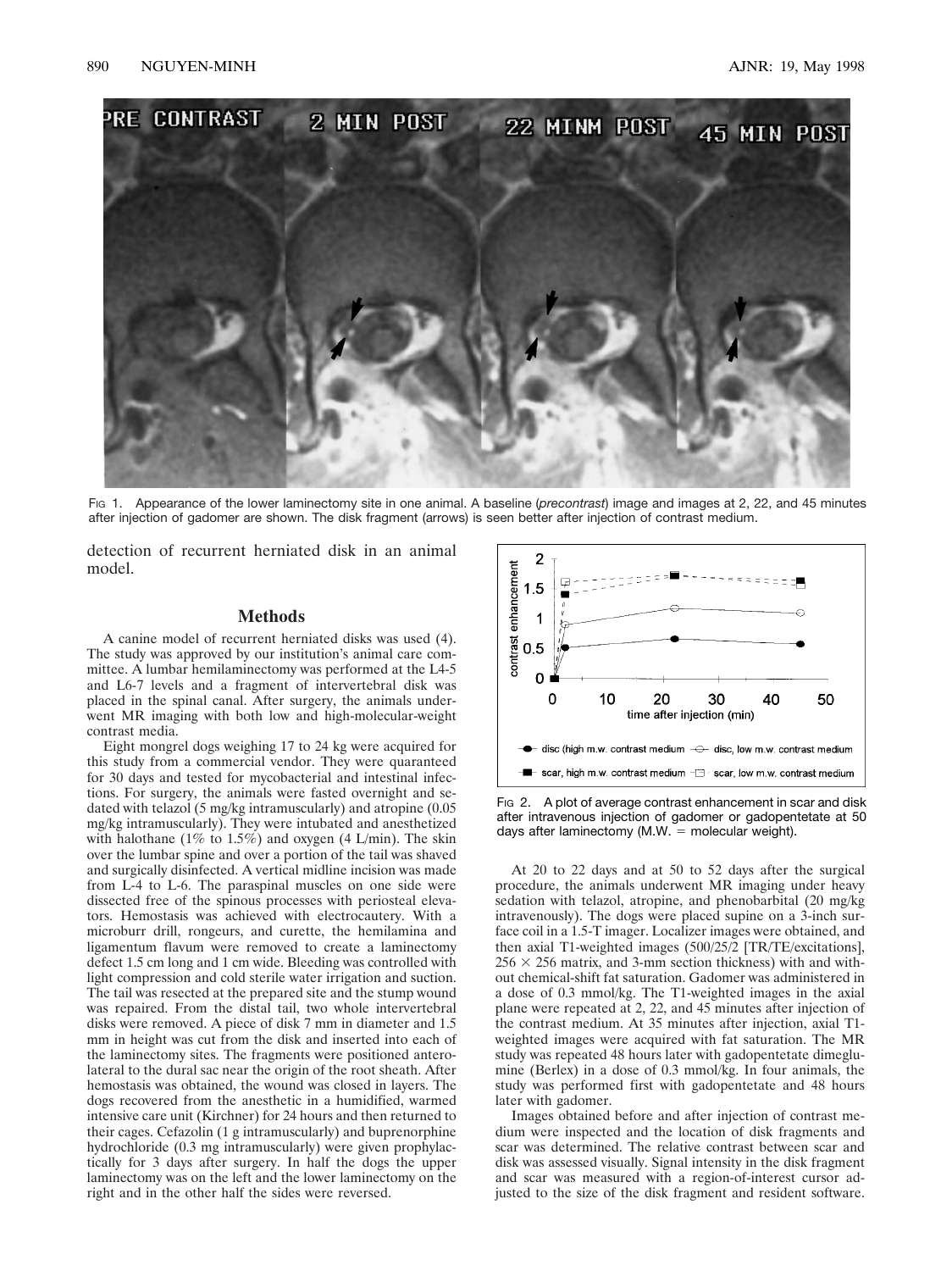| TABLE 1: Average signal intensity changes in disk and scar after intravenous injection of gadomer or gadopentetate (50 days after surgery) |  |
|--------------------------------------------------------------------------------------------------------------------------------------------|--|
|--------------------------------------------------------------------------------------------------------------------------------------------|--|

| Time,<br>min | Average Disk<br>Enhancement<br>(Gadomer) | Average Disk<br>Enhancement<br>(Gadopentetate) | Average Scar<br>Enhancement<br>(Gadomer) | Average Scar<br>Enhancement<br>(Gadopentetate) | Difference between<br>Scar and Disk<br>(Gadomer) | Difference<br>between Scar<br>and Disk<br>(Gadopentetate) |
|--------------|------------------------------------------|------------------------------------------------|------------------------------------------|------------------------------------------------|--------------------------------------------------|-----------------------------------------------------------|
|              |                                          | $\theta$                                       |                                          |                                                |                                                  | 0                                                         |
|              | 0.52                                     | 0.90                                           | 1.41                                     | 1.62                                           | 0.89                                             | 0.62                                                      |
| 22           | 0.67                                     | 1.18                                           | 1.72                                     | 1.74                                           | 1.05                                             | 0.56                                                      |
| 45           | 0.59                                     | 1.11                                           | 1.65                                     | 1.57                                           | 1.06                                             | 0.46                                                      |

**TABLE 2: Average signal intensity changes in disk and scar after intravenous injection of gadomer or gadopentetate (20 days after surgery)**

| Time,<br>min | Average Disk<br>Enhancement<br>(Gadomer) | Average Disk<br>Enhancement<br>(Gadopentetate) | Average Scar<br>Enhancement<br>(Gadomer) | Average Scar<br>Enhancement<br>(Gadopentetate) | Difference between<br>Scar and Disk<br>(Gadomer) | Difference<br>between Scar<br>and Disk<br>(Gadopentetate) |
|--------------|------------------------------------------|------------------------------------------------|------------------------------------------|------------------------------------------------|--------------------------------------------------|-----------------------------------------------------------|
|              |                                          | v                                              |                                          |                                                |                                                  | 0                                                         |
|              | 0.76                                     | .23                                            | 1.77                                     | 2.12                                           | 1.01                                             | 0.79                                                      |
| 22           | 0.94                                     | 1.38                                           | 2.03                                     | 2.30                                           | 1.09                                             | 0.92                                                      |
| 45           | $1.01\,$                                 | .42                                            | 2.00                                     | 2.03                                           | 0.99                                             | 0.61                                                      |

The investigator made the measurements without reference to the type of contrast medium used. The change in signal intensity relative to baseline signal intensity was calculated. The average signal intensity change for scar tissue and for disk fragment for each contrast medium was then calculated. Differences between the two contrast media were tested with Student's *t*-test (significance set at .05).

The animals were killed after the MR examination at 52 days. The lumbar spine was removed en bloc, fixed in 10% buffered formalin, decalcified and embedded in paraffin, and sectioned and stained with hematoxylin-eosin to verify the location of the scar tissue and disk fragments.

### **Results**

One dog had hindquarter paresis postoperatively and was excluded from the study and killed. Seven dogs recovered from surgery uneventfully.

The contrast between scar and disk fragment was improved with both contrast media (Fig 1). Contrast between scar and disk fragment was considered superior with the high-molecular-weight contrast medium in five of the seven animals and equal in two of the animals.

The average signal intensity change (contrast enhancement) in disk fragment and scar for gadomer and gadopentetate at 50 days is shown in Figure 2 and Table 1. The contrast enhancement in disk was 0.52, 0.67, and 0.59 at 2, 22, and 45 minutes, respectively, after injection of gadomer, and 0.90, 1.18, and 1.11, respectively, after injection of gadopentetate. The difference was significant ( $P = .01$  at 2 minutes,  $P = .005$ at 22 minutes, and  $P = .006$  at 45 minutes). In scar, the contrast enhancement was 1.41, 1.72, and 1.65 at 2, 22, and 45 minutes, respectively, after injection of gadomer, and 1.62, 1.74, and 1.57, respectively, after injection of gadopentetate. The difference was not significant.

The results at 20 days are shown in Table 2 and Figure 3. At 20 days, the enhancement of disk was greater with both the low- and the high-molecular-



F<sub>IG</sub> 3. A plot of average contrast enhancement in scar and disk after intravenous injection of gadomer or gadopentate at 20 days after laminectomy.

weight contrast media than at 50 days. The gadomer produced significantly less enhancement in the disk than did the gadopentetate  $(P < .003$  at 2, 22, and 45 minutes). The enhancement in scar was also greater with both agents at 20 days than at 50 days. The differences for the two agents were marginally significant at 2 minutes ( $P = .036$ ) and not significant at 22 or 45 minutes.

The difference between the enhancement of disk and the enhancement of scar for both agents was calculated (Tables 1 and 2). For gadomer, the differences were between 0.89 and 1.09; for gadopentetate, they ranged from 0.46 to 0.92. For each time interval in the 20-day or the 50-day study the difference for gadomer was greater than the difference for gadopentetate.

On histologic sections, dense fibrous tissue in the laminectomy defect and epidural space stained intensely. The cartilagenous disk fragment stained very weakly. In each case the disk fragment was identified in the location suggested by the MR findings (Fig 4).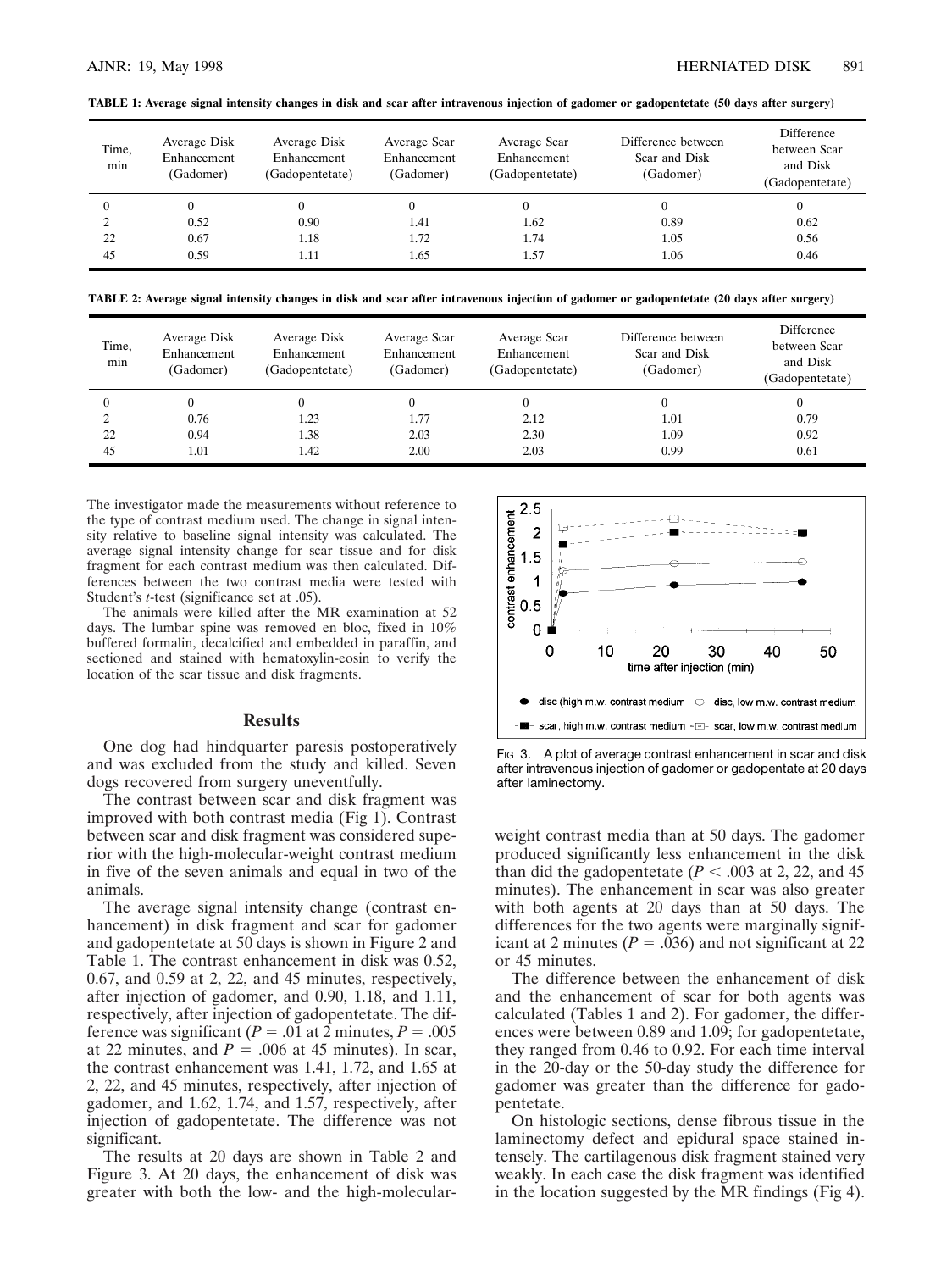

# **Discussion**

The study shows that the enhancement of disk fragments and the contrast between disk fragments and adjacent scar are affected by the molecular weight of the contrast agent. Recurrent disk fragments modeled in dogs did not enhance as much after gadomer as after the lower-molecular-weight gadopentetate. Detection of recurrent herniated disks may be improved by using higher-molecular-weight contrast media.

The results were similar at 20 and 50 days. The differences may be explained by capillary density and extravascular space in scar tissue, which decrease as scar matures (5). The reduced enhancement in scar seen at 50 days is consistent with maturation of the capillary bed. At either 20 and 50 days, disk fragments in the epidural space enhanced to a lesser degree with gadomer than with gadopentetate.

For this pilot study a small number of animals was used. Because of the small size of the fragment placed in the epidural space, partial volume averaging probably affected the enhancement measurements in the disk fragment. Partial volume averaging tends to diminish the differences detectable between the contrast media. The model may not reproduce the clini-

minutes after intravenous injection of contrast medium (gadomer) show the disk fragment as a region with little enhancement in the epidural space (*arrows*). In photomicrograph at the same level (*E*) the fragment (*arrows*) appears as a region that stains poorly surrounded by dense fibrous tissue that stains dark blue.

cal situation perfectly, since in the animals the disk fragment consisted of normal annulus fibrosus and nucleus pulposus whereas in the clinical situation it consists ordinarily of degenerating fibrocartilage. The structure and composition of the disk fragments used experimentally may not elicit the same reaction or diffusion of contrast medium as do herniated human disk fragments. Degeneration and maturation may slow the rate at which contrast medium diffuses into the intervertebral disk (6–8). The high-molecularweight contrast medium should therefore be studied in patients with recurrent herniated disks. The two contrast media were similar in charge and in relaxivity, although different in molecular weight.

Previously, improved contrast between scar and disk from the use of a higher dose of contrast medium was reported (4). Ionic drugs or contrast media tend to diffuse more slowly into cartilage than do nonionic media (3, 9). Disk composition affects the diffusion of contrast medium in the intervertebral disk (8, 10).

#### **Conclusion**

In this experimental model, the higher-molecularweight contrast medium produced better contrast be